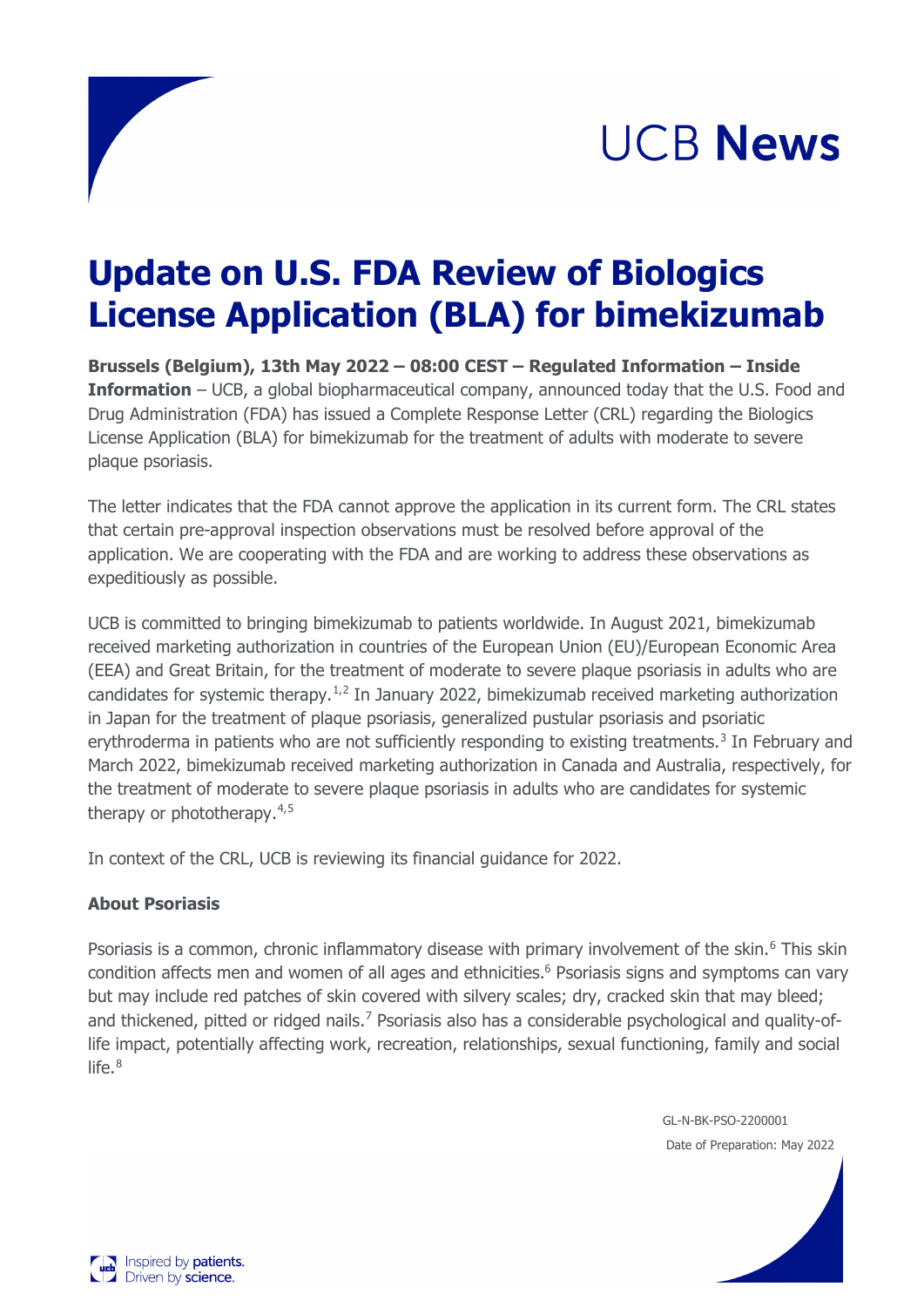



#### **About bimekizumab**

Bimekizumab is a humanized monoclonal IgG1 antibody that is designed to selectively inhibit both interleukin 17A (IL-17A) and interleukin 17F (IL-17F), two key cytokines driving inflammatory processes.<sup>[9](#page-3-0)</sup>

#### **For further information, contact UCB:**

**Corporate Communications** Laurent Schots<br>T +32.2.559.92.64 email [laurent.schots@ucb.com](mailto:laurent.schots@ucb.com)

**Investor Relations** Antje Witte<br>T +32,2.559.94.14 email **antje.witte@ucb.com** 

**Brand Communications** Eimear O'Brien T +32.2.559.92.71 Email [eimear.obrien@ucb.com](mailto:eimear.obrien@ucb.com)

#### **About UCB**

UCB, Brussels, Belgium (www.ucb.com) is a global biopharmaceutical company focused on the discovery and development of innovative medicines and solutions to transform the lives of people living with severe diseases of the immune system or of the central nervous system. With approximately 8,600 people in approximately 40 countries, the company generated revenue of €5.8 billion in 2021. UCB is listed on Euronext Brussels (symbol: UCB). Follow us on Twitter: @UCB\_news.

#### **Forward looking statements**

This press release may contain forward-looking statements including, without limitation, statements containing the words "believes", "anticipates", "expects", "intends", "plans", "seeks", "estimates", "may", "will", "continue" and similar expressions. These forward-looking statements are based on current plans, estimates and beliefs of management. All statements, other than statements of historical facts, are statements that could be deemed forward-looking statements, including estimates of revenues, operating margins, capital expenditures, cash, other financial information, expected legal, arbitration, political, regulatory or clinical results or practices and other such estimates and results. By their nature, such forward-looking statements are not guarantees of future performance and are subject to known and unknown risks, uncertainties and assumptions which might cause the actual results, financial condition, performance or achievements of UCB, or industry results, to differ materially from those that may be expressed or implied by such forward-looking statements contained in this press release. Important factors that could result in such differences include: the global spread and impact of COVID-19, changes in general economic, business and competitive conditions, the inability to obtain necessary regulatory approvals or to obtain them on acceptable terms or within expected timing, costs associated with research and development, changes in the prospects for products in the pipeline or under development by UCB, effects of future judicial decisions or governmental investigations, safety, quality, data integrity or manufacturing issues; potential or actual data security and data privacy breaches, or disruptions of our information technology systems, product liability claims, challenges to patent protection for products or product candidates, competition from other products including biosimilars, changes in laws or regulations, exchange rate fluctuations, changes or uncertainties in tax laws or the administration of such laws, and hiring and retention of its employees. There is no guarantee that new product candidates

GL-N-BK-PSO-2200001

Date of Preparation: May 2022

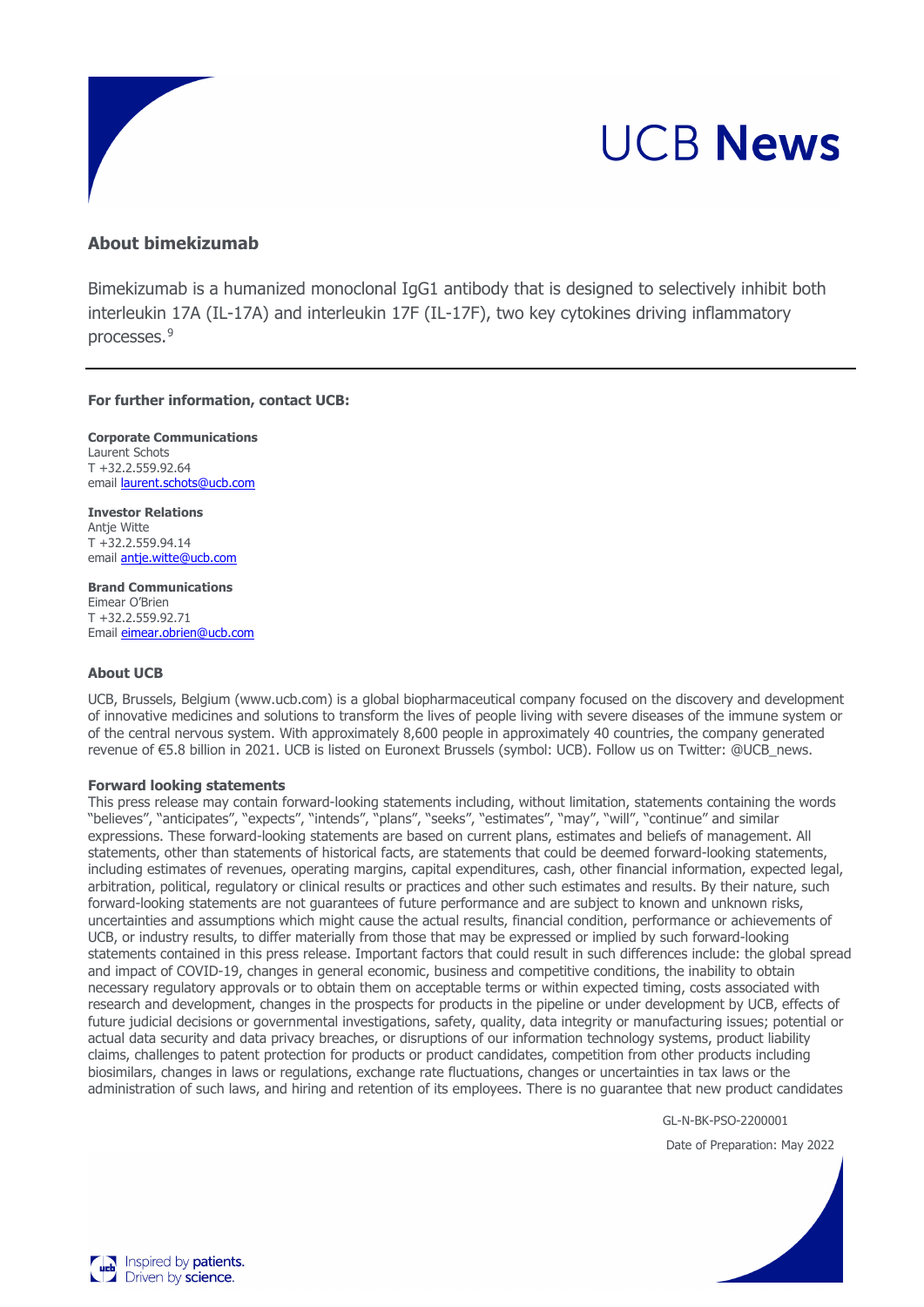## **UCB News**

will be discovered or identified in the pipeline, will progress to product approval or that new indications for existing products will be developed and approved. Movement from concept to commercial product is uncertain; preclinical results do not guarantee safety and efficacy of product candidates in humans. So far, the complexity of the human body cannot be reproduced in computer models, cell culture systems or animal models. The length of the timing to complete clinical trials and to get regulatory approval for product marketing has varied in the past and UCB expects similar unpredictability going forward. Products or potential products, which are the subject of partnerships, joint ventures or licensing collaborations may be subject to differences disputes between the partners or may prove to be not as safe, effective or commercially successful as UCB may have believed at the start of such partnership. UCB's efforts to acquire other products or companies and to integrate the operations of such acquired companies may not be as successful as UCB may have believed at the moment of acquisition. Also, UCB or others could discover safety, side effects or manufacturing problems with its products and/or devices after they are marketed. The discovery of significant problems with a product similar to one of UCB's products that implicate an entire class of products may have a material adverse effect on sales of the entire class of affected products. Moreover, sales may be impacted by international and domestic trends toward managed care and health care cost containment, including pricing pressure, political and public scrutiny, customer and prescriber patterns or practices, and the reimbursement policies imposed by third-party payers as well as legislation affecting biopharmaceutical pricing and reimbursement activities and outcomes. Finally, a breakdown, cyberattack or information security breach could compromise the confidentiality, integrity and availability of UCB's data and systems.

Given these uncertainties, you should not place undue reliance on any of such forward-looking statements. There can be no guarantee that the investigational or approved products described in this press release will be submitted or approved for sale or for any additional indications or labelling in any market, or at any particular time, nor can there be any guarantee that such products will be or will continue to be commercially successful in the future.

UCB is providing this information, including forward-looking statements, only as of the date of this press release and it does not reflect any potential impact from the evolving COVID-19 pandemic, unless indicated otherwise. UCB is following the worldwide developments diligently to assess the financial significance of this pandemic to UCB. UCB expressly disclaims any duty to update any information contained in this press release, either to confirm the actual results or to report or reflect any change in its forward-looking statements with regard thereto or any change in events, conditions or circumstances on which any such statement is based, unless such statement is required pursuant to applicable laws and regulations.

Additionally, information contained in this document shall not constitute an offer to sell or the solicitation of an offer to buy any securities, nor shall there be any offer, solicitation or sale of securities in any jurisdiction in which such offer, solicitation or sale would be unlawful prior to the registration or qualification under the securities laws of such jurisdiction.

#### **References**

- <span id="page-2-0"></span>1. BIMZELX (bimekizumab) EU Summary of Product Characteristics [https://www.ema.europa.eu/en/documents/product](https://www.ema.europa.eu/en/documents/product-information/bimzelx-epar-product-information_en.pdf)[information/bimzelx-epar-product-information\\_en.pdf.](https://www.ema.europa.eu/en/documents/product-information/bimzelx-epar-product-information_en.pdf) Last accessed May 2022.
- <span id="page-2-1"></span>2. BIMZELX (bimekizumab) GB Summary of Product Characteristics [https://www.medicines.org.uk/emc/product/12834;](https://www.medicines.org.uk/emc/product/12834) [https://www.medicines.org.uk/emc/product/12833.](https://www.medicines.org.uk/emc/product/12833) Last accessed May 2022.
- <span id="page-2-2"></span>3. Pharmaceuticals and Medical Devices Agency [https://www.pmda.go.jp/english/review-services/reviews/approved](https://www.pmda.go.jp/english/review-services/reviews/approved-information/drugs/0001.html)[information/drugs/0001.html.](https://www.pmda.go.jp/english/review-services/reviews/approved-information/drugs/0001.html) Last accessed May 2022.
- <span id="page-2-3"></span>4. BIMZELX (bimekizumab) Canada Product Monograph. Available at: [https://pdf.hres.ca/dpd\\_pm/00064702.PDF.](https://pdf.hres.ca/dpd_pm/00064702.PDF) Last accessed: May 2022.
- <span id="page-2-4"></span>5. [https://www.tga.gov.au/apm-summary/bimzelx. Last accessed May 2022.](https://www.tga.gov.au/apm-summary/bimzelx.%20Last%20accessed%20May%202022)
- <span id="page-2-6"></span><span id="page-2-5"></span>6. National Psoriasis Foundation. About Psoriasis. Available at: [https://www.psoriasis.org/about-psoriasis/.](https://www.psoriasis.org/about-psoriasis/) Last accessed: May 2022.<br>7 Mayo Clinic Psoriasis: Symptoms & Causes Available at: https://www.mayoclinic.org/dise 7. Mayo Clinic. Psoriasis: Symptoms & Causes. Available at: [https://www.mayoclinic.org/diseases-conditions/psoriasis/symptoms-](https://www.mayoclinic.org/diseases-conditions/psoriasis/symptoms-%20%20%20%20%20causes/syc-20355840)
- [causes/syc-20355840.](https://www.mayoclinic.org/diseases-conditions/psoriasis/symptoms-%20%20%20%20%20causes/syc-20355840) Last accessed: May 2022.
- <span id="page-2-7"></span>8. Moon HS, Mizara A, McBride SR. Psoriasis and psycho-dermatology. Dermatol Ther (Heidelb). 2013;3(2):117-130.

GL-N-BK-PSO-2200001

Date of Preparation: May 2022